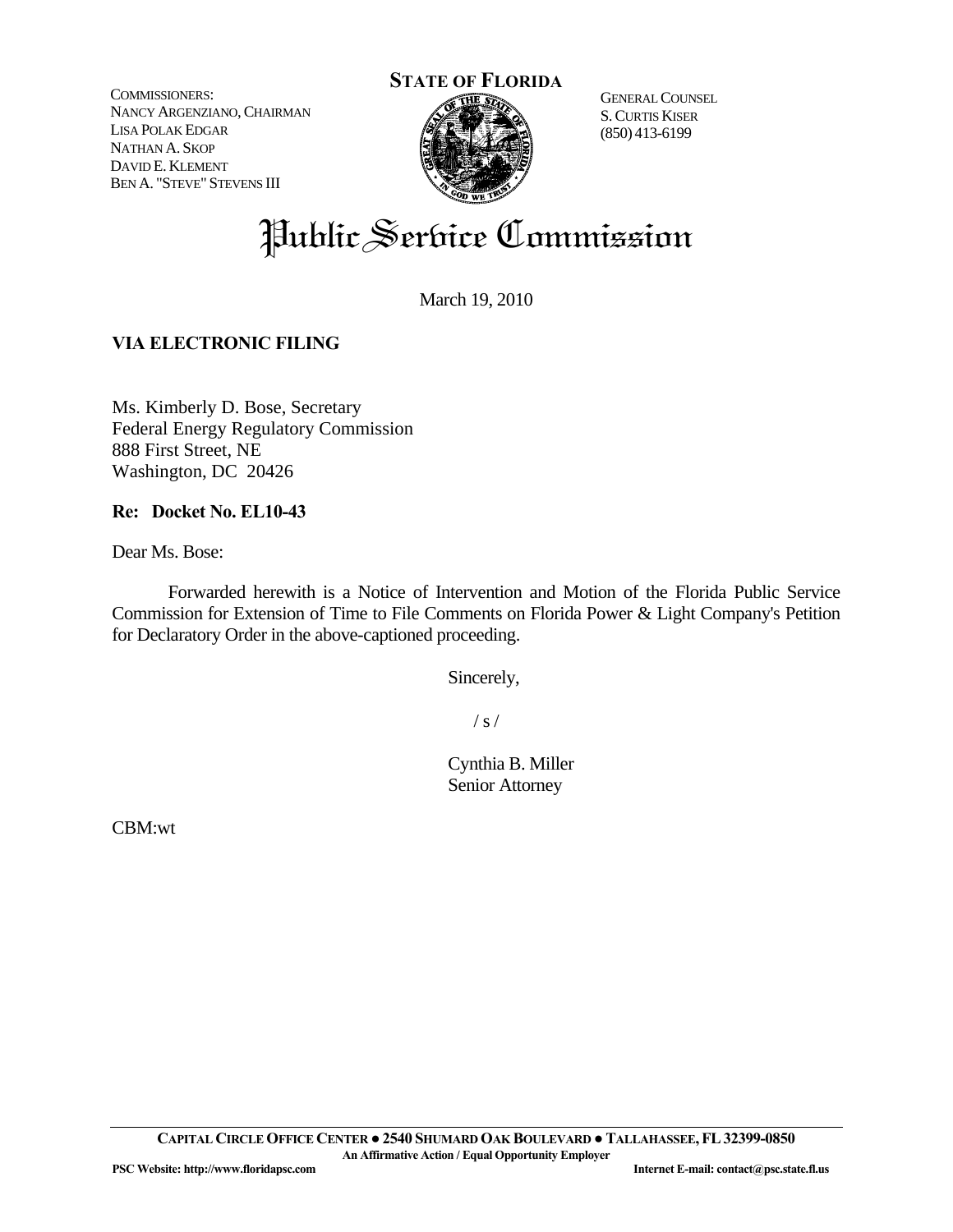#### **UNITED STATES OF AMERICA BEFORE THE FEDERAL ENERGY REGULATORY COMMISSION**

Florida Power & Light Company **Docket No. EL10-43** 

### **NOTICE OF INTERVENTION AND MOTION OF THE FLORIDA PUBLIC SERVICE COMMISSION FOR EXTENSION OF TIME TO FILE COMMENTS ON FLORIDA POWER & LIGHT COMPANY'S PETITION FOR DECLARATORY ORDER**

#### **I. NOTICE OF INTERVENTION**

The Florida Public Service Commission (FPSC) is a state public utility commission whose interests are not adequately represented by any other party in the proceeding. The FPSC, pursuant to Chapters 350, 366, and 403, Florida Statutes, is given the authority to regulate electric utilities within the State of Florida and to exercise the police power of the state for the protection of the public welfare. Further, the FPSC has jurisdiction in Sec. 366.051, Florida Statutes, to establish guidelines relating to the purchase of power or energy by public utilities from cogenerators or small power producers and for setting the rates for those purchases. Section 366.91 and 366.92, Florida Statutes, require the FPSC to promote the development of renewables. Section 366.015, Florida Statutes, encourages participation by the FPSC in Federal agencies' proceedings that affect those utilities over which the FPSC has primary regulatory jurisdiction. Florida Power & Light Company is a utility regulated by the FPSC. Pursuant to 18 C.F.R. 385.214, the FPSC hereby files this Notice of Intervention.

#### **II. NOTICES AND COMMUNICATIONS**

Notices and Communication with respect to this proceeding may be served upon the following individuals: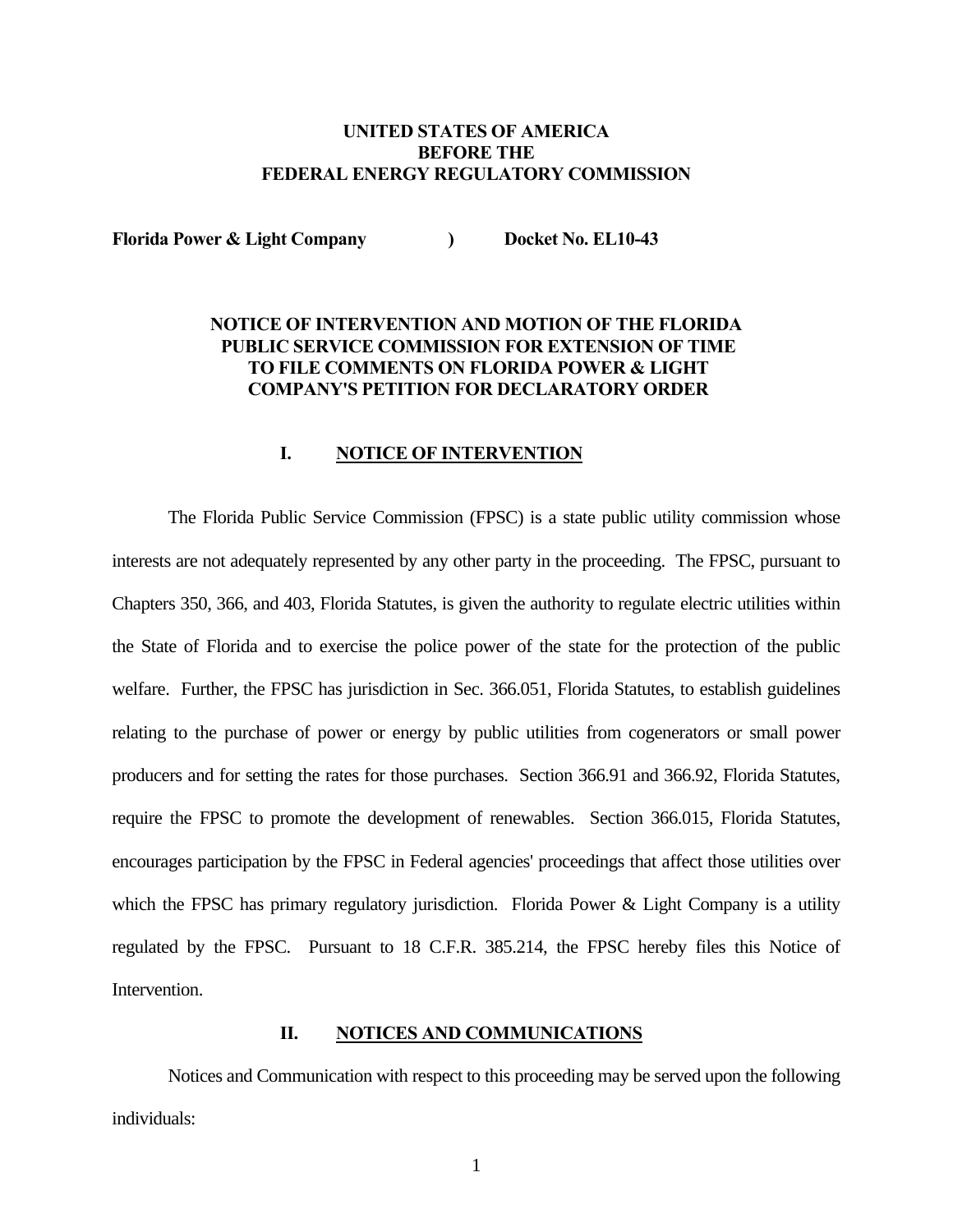Cynthia Miller Robert Trapp Senior Attorney Assistant Director 2540 Shumard Oak Blvd. Division of Regulatory Analysis Tallahassee, FL 32399-0850 2540 Shumard Oak Blvd. cmiller@psc.state.fl.us Tallahassee, FL 32399-0850

Florida Public Service Commission Florida Public Service Commission btrapp@psc.state.fl.us

#### **III. MOTION TO EXTEND COMMENT DEADLINE TO APRIL 9, 2010**

 The FPSC discusses matters of action in Commission dockets at noticed and public meetings. In order to provide this opportunity for the FPSC to address this matter, please extend the deadline for 21 days to April 9, 2010. The next scheduled and noticed date at the FPSC for this purpose is April 6, 2010.

#### **IV. CONCLUSION**

 For these reasons, the FPSC urges the Commission to extend the deadline for filing of comments to April 9, 2010.

Respectfully submitted,

 $\frac{1}{s}$  /

 Cynthia B. Miller Senior Attorney FLORIDA PUBLIC SERVICE COMMISSION 2540 Shumard Oak Boulevard Tallahassee, Florida 32399-0850 cmiller@psc.state.fl.us (850) 413-6082

DATED: March 19, 2010